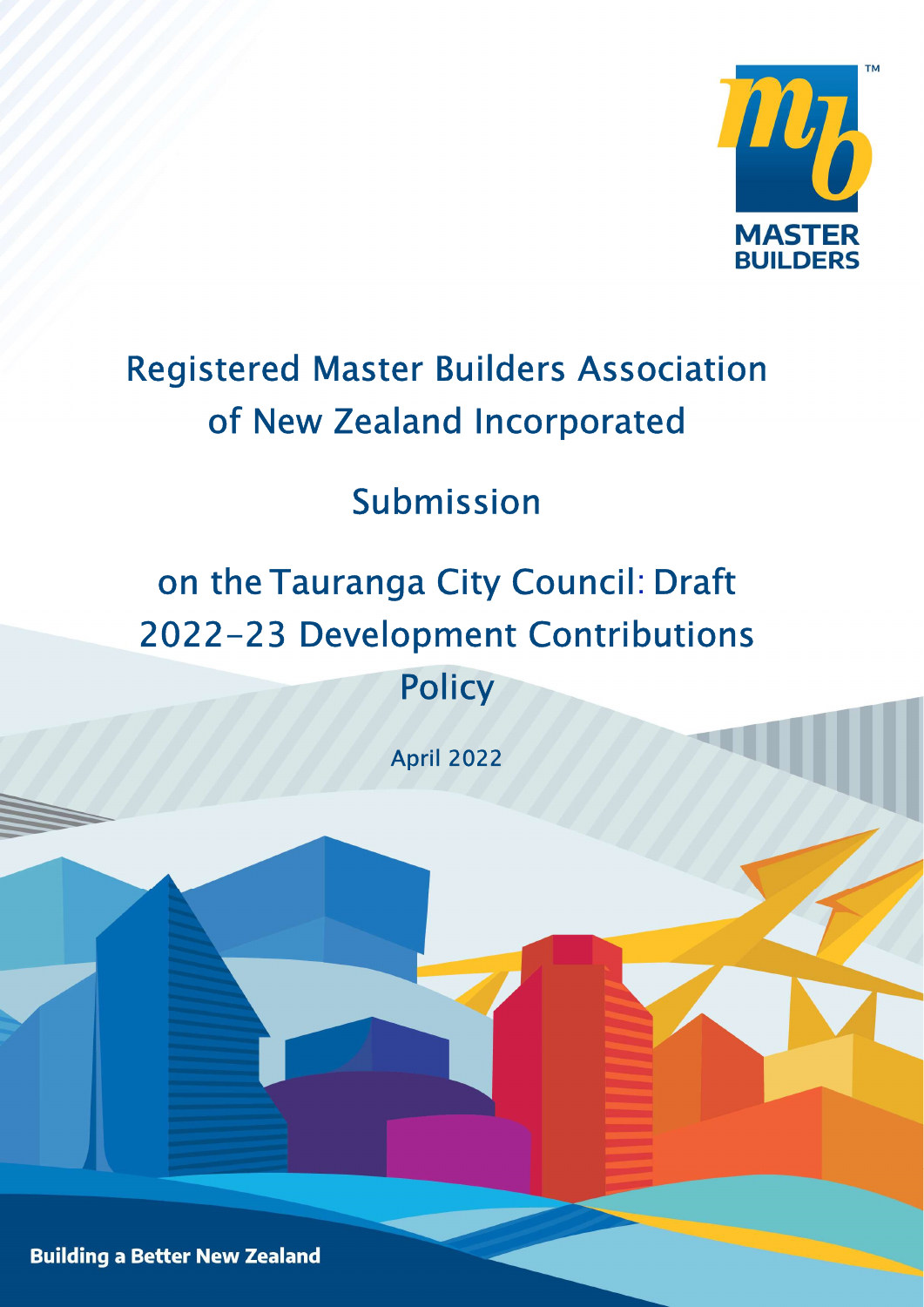## The Registered Master Builders Association submission on the Tauranga City Council: Draft 2022-23 Development Contributions Policy

The Registered Master Builders Association (RMBA) welcomes the opportunity to provide this submission on the Tauranga City Council (referred to as TCC throughout this document): Draft 2022- 23 Development Contributions Policy.

### About RMBA

The RMBA represents over 3,000 commercial and residential builders and are the leading sector advocates on the built environment. Our sector is a key contributor to the New Zealand economy, with every \$1 million spent on house building supporting \$2.6 million across the wider economy.

We are working hard to lead the change our sector needs. Ensuring we have the regulatory systems and processes which will enable us to build faster and better. We are supporting our members to grow their capability and business acumen to ensure a strong and healthy sector; to innovate and make the most of new technologies so we meet the climate change challenge; and to attract, train and retain skilled talent. We are proud to be New Zealand's best builders.

At Master Builders we are committed to transforming the sector and rebuilding our economy. We are focused on building better homes, communities and workplaces, and ultimately better lives for all New Zealanders. We are building a better New Zealand.

# Summary of the Tauranga City Council (TCC): Draft 2022-23 Development Contributions Policy

The citywide development contribution for a dwelling of three or more bedrooms has increased to \$19,708 from 1 August 2021, and then to \$28,557 on 1 February 2022. For commercial development, the fee increased to \$5089 per 100m2 of gross floor area on 1 August 2021, and to \$7077 on 1 February 2022.

As publicly announced, the main reason for this increase is to fund the Waiāri Water Supply Scheme and trunk water mains to ensure the city has a reliable and adequate water supply to meet current and future needs of households and businesses. The Waiāri water supply scheme received financing from central government in the form of a 10-year interest-free loan through the Housing Infrastructure Fund. The development contributions collected will be used to repay this loan. If development contributions were not used, this cost would have to be funded from rates, by all ratepayers.

Further increases are to apply from 1 July 2022, to reflect the escalating cost of delivering infrastructure, and in time to fund new community facilities like pools, libraries, and community centres. This is proposed to be a 15% increase in citywide development contributions for residential developments. This increase will only affect residential developments as it relates to charges for community infrastructure which non-residential developments do not pay. As an example, for a three-bedroom house the fee would increase from \$28,557 to \$32,754 (including GST).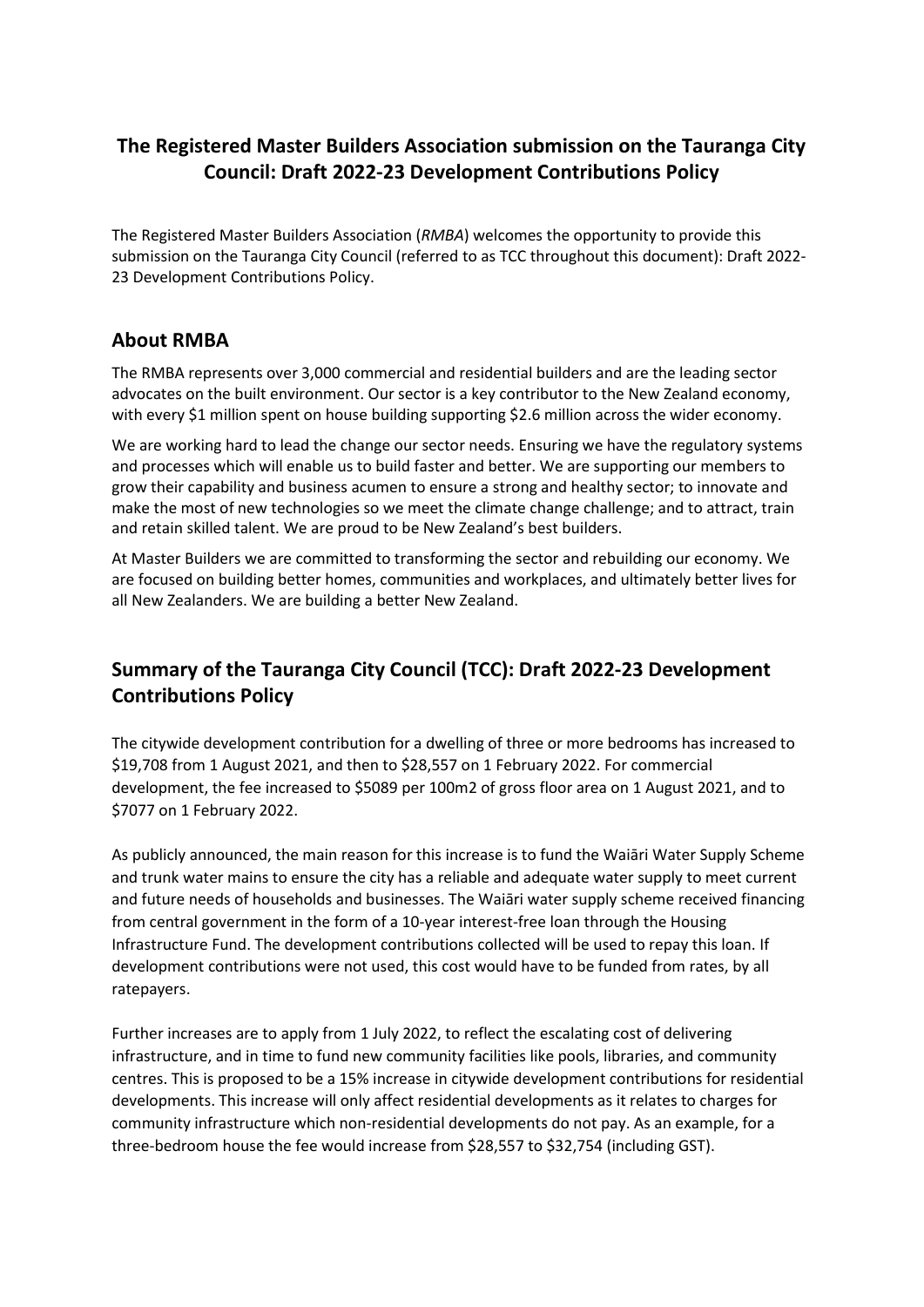# RMBA's position on Tauranga City Council (TCC): Draft 2022-23 Development Contributions Policy

#### Overarching View

Registered Master Builders Association (RMBA) understands the size of the challenge facing the Tauranga City Council (TCC) regarding sustainable infrastructure development for the region. However, we are of the strong view the proposed increases to development contributions for July 2022 place a disproportionate and unfair impost on residential developers and require further review. The sheer increase in cost is just too high at a time when the building industry is facing severe pressure and stress, a housing crisis, and battling with increasing costs and disruption in the supply of materials outside their control. These further increases are going to result in damage to the already high cost of building, hamper consumer confidence, and result in a significant reduction in the number of developers and builders from working in the TCC area. We are of the view that TCC is choosing to put its infrastructure costs on development contributions as a default, rather than properly considering other available options. This is simply untenable and unsustainable, especially during a time when TCC needs to be encouraging the building of homes to solve New Zealand's housing crisis.

#### Housing Affordability and Housing Availability

New Zealand is in a housing crisis, due to the collision of low housing availability and housing affordability. House prices have increased dramatically in Tauranga over the last two years, with the QV House Price Index March 2022 average house price being \$1,209,869.<sup>1</sup> As a result, Tauranga City needs more homes to satisfy current demand and to stabilise the housing market. Further increases to development contributions will only discourage building activity in the city, as consumers weigh up the cost of building in TCC compared with cheaper parts of country. Without increased building activity in Tauranga, the housing situation the city is currently facing will worsen. In 2021, the New Zealand Institute of Economic Research report advised Tauranga would be short of nearly 1000 houses by 2022, projected to grow to 5000 by 2025.<sup>2</sup> TCC itself has acknowledged housing affordability is a significant issue, reasoning this to the declining stock of entrant level homes, changing demographic profile, land value increasing and a lack affordable housing supply overall.<sup>3</sup> Rapidly increasing development contributions such as we've seen over the last 12 months, is counter intuitive, especially as TCC recognises housing costs is an issue that needs tackling. RMBA understands that a greater number of homes and population growth requires better infrastructure, however if TCC intends to improve housing affordability in Tauranga City, then increasing development contributions so exponentially should not be the leading solution.

Additionally, as TCC is Tier 1 area, it is required to have a city plan which enables higher density housing as part of the solution to New Zealand's housing crisis. Whilst RMBA recognises development contributions are lower if a new build is one or two bedrooms, medium density housing does not automatically equal homes built under the new city plan to be of a certain bedroom number. There are plenty of homes in New Zealand which would be defined as medium density, however, are three or four bedrooms. Tauranga itself has existing stock of such homes.

<sup>&</sup>lt;sup>1</sup> QV House Price Index

<sup>&</sup>lt;sup>2</sup> Tauranga housing squeeze: 'It can be desperate if you're a tenant' | RNZ News

<sup>&</sup>lt;sup>3</sup> Tauranga City Plan > 2-Issues Overview > 2A-The Context of the Plan > 2A2-Significant Resource Management **Issues**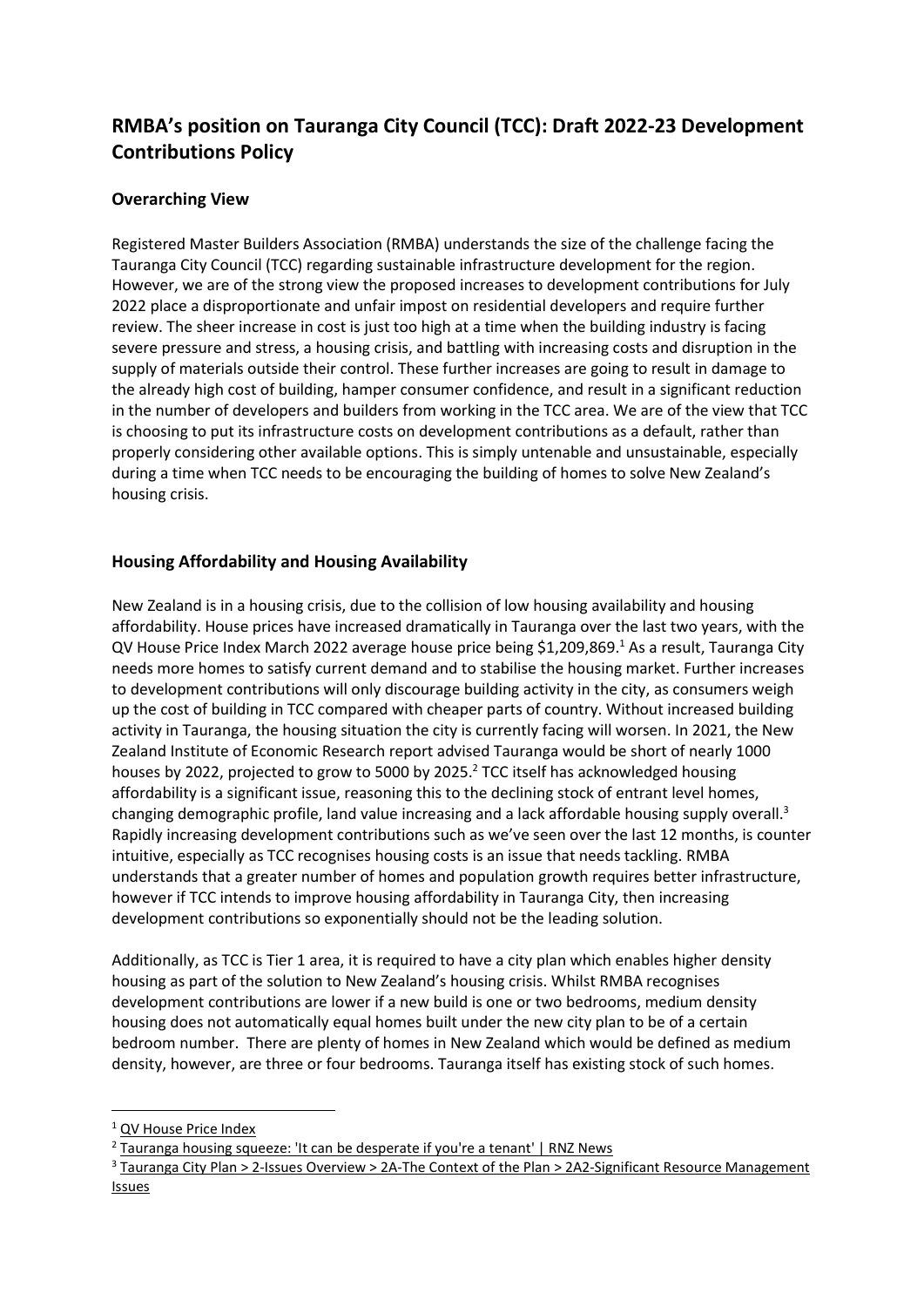TCC's housing bottom line states 16,500 homes are needed between 2020-2030, however if fixed costs such as development contributions continue to increase at the rate they have been over the last 12 months, then the cost of building, even for medium density builds, will be harder for consumers to face.<sup>4</sup> Again, this is counter intuitive to what Tauranga needs, a solution to housing affordability and availability. Consumers who are looking to add to the housing stock in Tauranga, especially those building medium density homes, should be welcomed, and not punished by soaring development contributions.

#### Increased costs in Construction need to be considered

Costs of construction have increased at unprecedented rates over the last 18 months, and we expect the volatility in material cost to continue for at least the next 12 months. Some in the industry are now estimating the cost of building the average home is up to \$3,500 per  $m^2$ .<sup>5</sup> The cost of building increases is due to strain in the material supply chain. An EBOSS survey from late 2021 stated 79% of builders are experiencing issues with supply. This in turn, effects the cost of available material supply. We do expect TCC to be aware of the state of the construction market, especially regarding construction costs. TCC's own policy stipulates development contributions and financial contributions are reviewed on an annual basis, having regard to changes that affect the provision of services by Council, including cost estimates and construction costs.<sup>6</sup> If TCC is seeing increased costs to their own construction projects resulting in the need to increase development contributions, then TCC should assume these cost constraints are occurring in other parts of construction, including residential building. RMBA strongly encourages TCC to reconsider the impact of increased costs to the consumer. Consumers are already battling increased costs of building, and this should be considered when TCC is deciding their development contributions policy.

The current policy of reviewing annually, and finalising development contribution increases up to a year in advance should also be reviewed. As the cost of building continues to be volatile for the foreseeable future, we do believe the market will look different again to what it does now in as little as six months' time. There needs to be provisions in place to ensure development contribution costs can be reviewed within the annual period if there are changes to the market compared to when they were first finalised. We do not believe the planned July 2022 increase, on top of the recent increase in August 2021 and February 2022 in the current market will have the desired effect to Tauranga's housing or growth.

#### Improved infrastructure benefits all community

The Tauranga City Council's Draft 2022-23 Development Contributions Policy states: Option 1: Charge Development Contributions under the Local Government Act 2002 Population and urban growth of the city is the reason much of Council's capital expenditure needs to be undertaken. As the cause of this expenditure, it is fair that a significant portion of this cost is recovered directly from the development community through the collection of development contributions. While this does create a significant upfront cost for development, if these costs were not funded by development, the main alternative would be to increase rates by a substantial amount. Council's view is that this would impose an unfair financial burden on the ratepayers of the city.<sup>7</sup>

<sup>&</sup>lt;sup>4</sup> 2A.3 Housing Bottom Lines - Tauranga City

<sup>&</sup>lt;sup>5</sup> Cost Of Building A House NZ: What's The Average Cost? | Canstar

<sup>&</sup>lt;sup>6</sup> draft-2022-23-development-contributions-policy.pdf (tauranga.govt.nz)

<sup>&</sup>lt;sup>7</sup> statement-proposal.pdf (tauranga.govt.nz)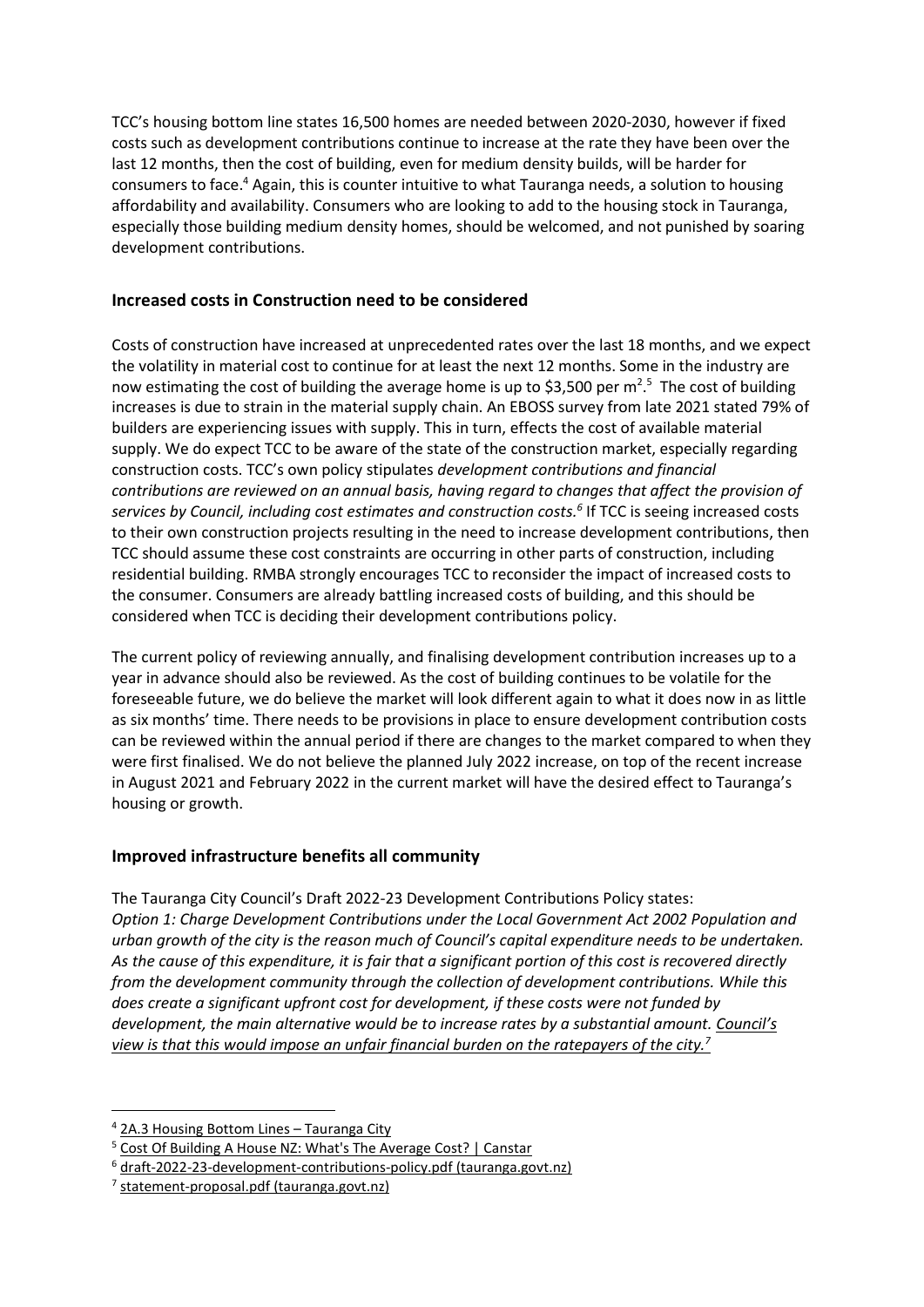RMBA notes TCC has not stated why it is their view that increasing rates to pay for city development would be an unfair burden. City development, including the cost of city services such as pools, libraries, and community centres, which is the reason why TCC proposes the July 2022 increase to development contributions, benefits all residents of Tauranga, including existing ratepayers. It is unjust for the cost of funding new infrastructure be put solely on those building new homes, and for existing residents to reap the benefits of new and improved TCC services. People building in Tauranga City are funding new infrastructure, improving the local economy, and driving growth, however, are being punished for simply not being there first. This is unfair and goes against TCC's own policy where it states: development contributions and financial contributions should be applied in a fair and equitable manner and have due regard to Council's other financial management policies. This includes assessing the benefits that may accrue to the whole or parts of the community.<sup>8</sup>

Increasing development contributions whilst the norm when funding new city infrastructure should not be the default decision and all options, including increasing rates should be properly considered. If an increase to development contributions is the preferred option by TCC, then it needs to be justified to the public, rather than only stating that it is unfair to increase rates.

#### Declining Consumer confidence impacts Building Activity

If development contributions continue to increase at the current pace, the local Tauranga building industry will suffer. There are over 60 Building Council Authorities (BCAs) in New Zealand, with many building businesses working across multiple BCA and BCA processes. Builders are aware of how different BCAs operate and the cost of building. If TCC continues to choose increasing development contributions as the default option for funding local infrastructure, builders will lose consumers and confidence and therefore will consider shifting their business to other parts of the country that are profitable and efficient. In the long term, this will hamper residential construction in Tauranga City, which needs to be supported if TCC intends to solve its housing crisis. Housing availability and housing affordability will continue to be an issue for the region, as builders will struggle to encourage consumers to choose Tauranga City as a desirable place to build. This will have a flow on effect towards consumers, whose confidence is already impacted by the current residential building market. Due to high demand, and lack of building supplies, we are predicting a further decline in consumer confidence towards the end of this year. We have heard from members around the country, including Tauranga, who are expecting a decrease in productivity, especially for larger homes who are the most effected by construction cost increases and disruption in the material supply chain. Current lending rules have also lowered attractiveness to new builds for some consumers. If TCC plans to continue to fund future infrastructure projects through development contributions, then it needs to encourage a stable residential building market and encourage consumer confidence to ensure continued growth of the city.

#### Conclusion

RMBA believes that the proposed additional increases to development contributions in July 2022 are far too high of an impost on residential developers and builders and will further damage the housing crisis facing the region. TCC has not properly justified the third increase to development contributions over the last 12 months and seems to have favoured it over raising rates, despite the funds going towards infrastructure which will benefit all Tauranga City residents. TCC has not considered the current state of the residential construction market, including construction costs and constraints to building supplies, which is expected to have flow on effects to on consumer confidence. Increasing development contributions at this time will discourage building activity in

<sup>8</sup> draft-2022-23-development-contributions-policy.pdf (tauranga.govt.nz)